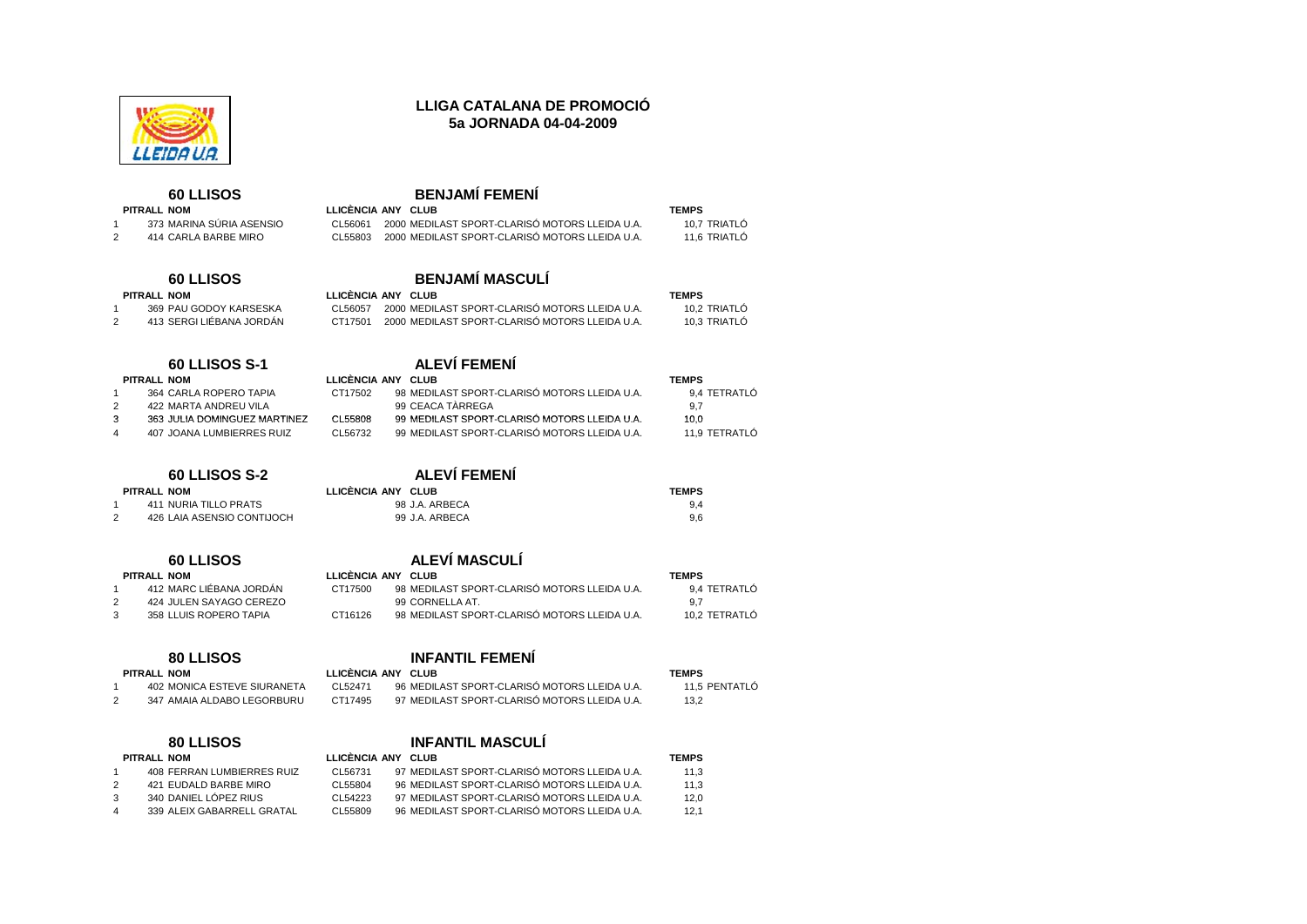| 100 LLISOS                                                                 |                           | <b>CADET - JUVENIL - VETERÀ FEMENÍ</b>                                                       | <b>VENT</b>                    |
|----------------------------------------------------------------------------|---------------------------|----------------------------------------------------------------------------------------------|--------------------------------|
| <b>PITRALL NOM</b>                                                         | LLICÈNCIA ANY CLUB        |                                                                                              | <b>TEMPS</b><br>$-0,2$         |
| 306 ELENA LLOBERA MIRO<br>1                                                | CT17074                   | 93 MEDILAST SPORT-CLARISÓ MOTORS LLEIDA U.A.                                                 | 12.9                           |
| $\overline{2}$<br>423 LAIA ANDREU VILA                                     |                           | 94 CEACA TÀRREGA                                                                             | 13,0                           |
| 3<br>333 ARABELA SANZ ALCAZAR                                              | CL55818                   | 94 MEDILAST SPORT-CLARISÓ MOTORS LLEIDA U.A.                                                 | 13,2                           |
| 4<br>396 GABRIELA KARSESKA<br>5<br>417 CRISTINA REAL ZARZA                 | CL54630                   | 67 MEDILAST SPORT-CLARISÓ MOTORS LLEIDA U.A.<br>95 MEDILAST SPORT-CLARISÓ MOTORS LLEIDA U.A. | 13,4<br>13.8                   |
|                                                                            |                           |                                                                                              |                                |
| <b>100 LLISOS</b>                                                          |                           | <b>CADET - JUVENIL MASCULI</b>                                                               | <b>VENT</b>                    |
| <b>PITRALL NOM</b>                                                         | LLICÈNCIA ANY CLUB        |                                                                                              | <b>TEMPS</b><br>$-0.3$         |
| 415 RAMON GARCIA SEUMA<br>$\mathbf{1}$                                     |                           | 95 CEACA TÀRREGA                                                                             | 12,1                           |
| 410 PABLO CASTRO SANMARTIN<br>2                                            | CL18312                   | 93 MEDILAST SPORT-CLARISÓ MOTORS LLEIDA U.A.                                                 | 12,5                           |
| 406 JOAN HOMDEDEU CORTÉS<br>3                                              | CL55811                   | 94 MEDILAST SPORT-CLARISÓ MOTORS LLEIDA U.A.                                                 | 13,1                           |
| 420 ANTONI PEREA BARBE<br>4                                                | CL55815                   | 94 MEDILAST SPORT-CLARISÓ MOTORS LLEIDA U.A.                                                 | 13,3                           |
| 326 TATÁN VIDAL IBÁÑEZ<br>5                                                | CL51934                   | 94 MEDILAST SPORT-CLARISÓ MOTORS LLEIDA U.A.                                                 | 13,4                           |
| <b>60 TANQUES</b>                                                          |                           | <b>ALEVÍ FEMENÍ</b>                                                                          |                                |
| PITRALL NOM                                                                | LLICÈNCIA ANY CLUB        |                                                                                              | <b>TEMPS</b>                   |
| 364 CARLA ROPERO TAPIA<br>1                                                | CT17502                   | 98 MEDILAST SPORT-CLARISÓ MOTORS LLEIDA U.A.                                                 | 12,4 TETRATLO                  |
| $\overline{2}$<br><b>407 JOANA LUMBIERRES RUIZ</b>                         | CL56732                   | 99 MEDILAST SPORT-CLARISÓ MOTORS LLEIDA U.A.                                                 | 13.6 TETRATLÓ                  |
|                                                                            |                           |                                                                                              |                                |
| <b>80 TANQUES</b>                                                          |                           | <b>INFANTIL FEMENI</b>                                                                       |                                |
| <b>PITRALL NOM</b>                                                         | LLICÈNCIA ANY CLUB        |                                                                                              | <b>TEMPS</b>                   |
| $\mathbf{1}$<br>402 MONICA ESTEVE SIURANETA                                | CL52471                   | 96 MEDILAST SPORT-CLARISÓ MOTORS LLEIDA U.A.                                                 | 18,0 PENTATLÓ                  |
|                                                                            |                           | <b>INFANTIL MASCULÍ</b>                                                                      |                                |
| <b>80 TANQUES</b>                                                          |                           |                                                                                              |                                |
| <b>PITRALL NOM</b>                                                         | LLICÈNCIA ANY CLUB        | 97 MEDILAST SPORT-CLARISÓ MOTORS LLEIDA U.A.                                                 | <b>TEMPS</b>                   |
| 408 FERRAN LUMBIERRES RUIZ<br>1<br>340 DANIEL LÓPEZ RIUS<br>$\overline{2}$ | CL56731<br>CL54223        | 97 MEDILAST SPORT-CLARISÓ MOTORS LLEIDA U.A.                                                 | 16,6 PENTATLO<br>16,9 PENTATLÓ |
|                                                                            |                           |                                                                                              |                                |
| <b>300 LLISOS</b>                                                          |                           | <b>INFANTIL - CADET FEMENI</b>                                                               |                                |
| <b>PITRALL NOM</b>                                                         | LLICÈNCIA ANY CLUB        |                                                                                              | <b>TEMPS</b>                   |
| 333 ARABELA SANZ ALCAZAR<br>$\mathbf{1}$                                   | CL55818                   | 94 MEDILAST SPORT-CLARISÓ MOTORS LLEIDA U.A.                                                 | 47.5                           |
| $\overline{2}$<br>402 MONICA ESTEVE SIURANETA                              | CL52471                   | 96 MEDILAST SPORT-CLARISÓ MOTORS LLEIDA U.A.                                                 | 51,0                           |
|                                                                            |                           | <b>CADET MASCULÍ</b>                                                                         |                                |
| 300 LLISOS                                                                 |                           |                                                                                              |                                |
| <b>PITRALL NOM</b>                                                         | LLICÈNCIA ANY CLUB        |                                                                                              | <b>TEMPS</b>                   |
| 415 RAMON GARCIA SEUMA<br>1<br>$\overline{2}$<br>315 JOAN HOMDEDEU CORTES  | CL55811                   | 95 CEACA TÀRREGA<br>94 MEDILAST SPORT-CLARISÓ MOTORS LLEIDA U.A.                             | 40,2<br>42,3                   |
| 3<br>326 TATAN VIDAL IBAÑEZ                                                | CL51934                   | 95 MEDILAST SPORT-CLARISÓ MOTORS LLEIDA U.A.                                                 | 45.7                           |
|                                                                            |                           |                                                                                              |                                |
| <b>3000 LLISOS</b>                                                         |                           | <b>CADET - VETERA FEMENI</b>                                                                 |                                |
| PITRAIL NOM                                                                | <b>ILICÈNCIA ANY CLUB</b> |                                                                                              | <b>TFMPS</b>                   |

1 419 MONTSE MONTALA PALAU 94 J.A. ARBECA 11,09,0

66 MEDILAST SPORT-CLARISÓ MOTORS LLEIDA U <sup>A</sup>

11 22 0

2 418 ANGELINA MIRO CI IGAT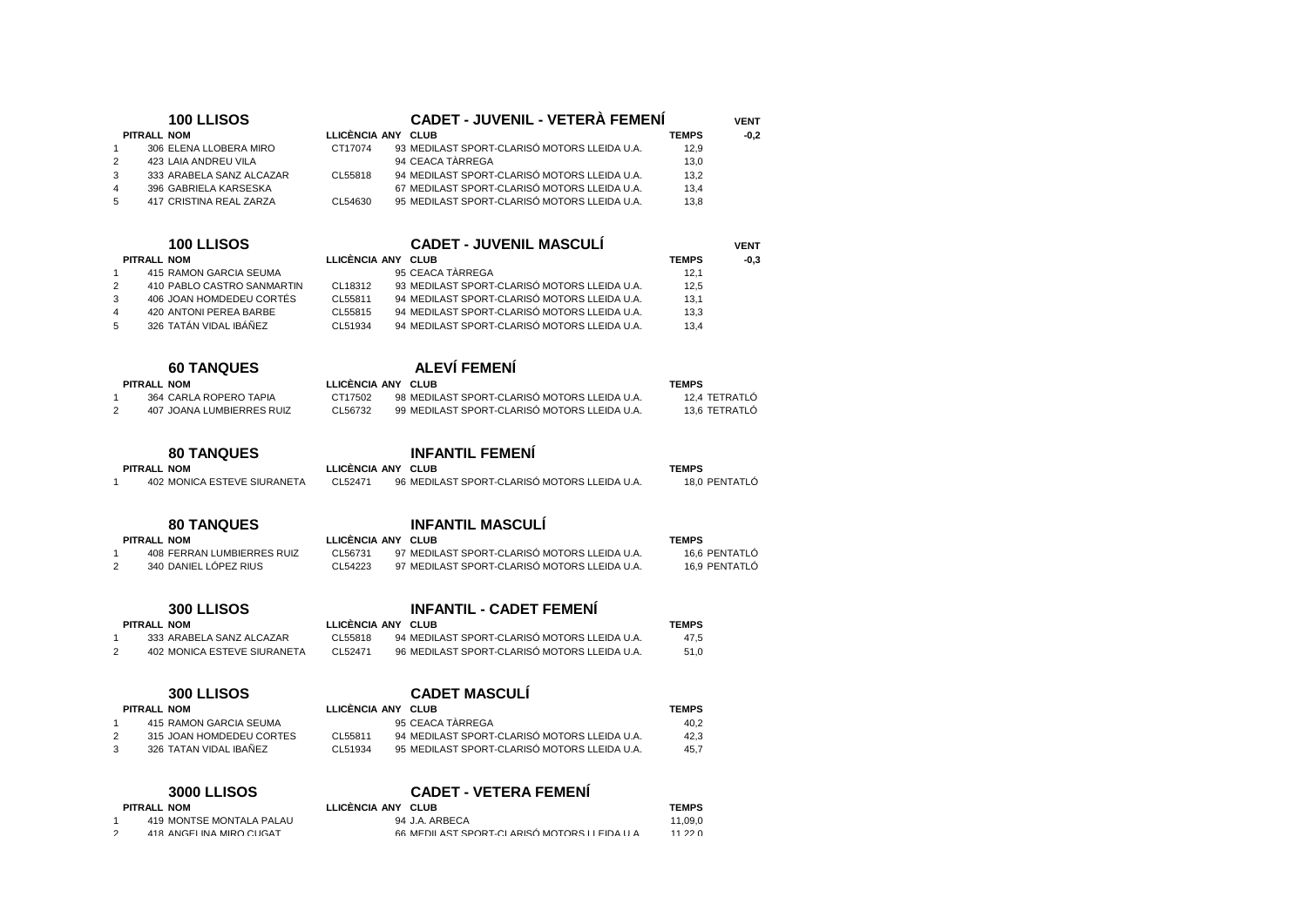| <b>3000 LLISOS</b>                                   |           | <b>INFANTIL - VETERA MASCULÍ</b>               |                |                |      |               |
|------------------------------------------------------|-----------|------------------------------------------------|----------------|----------------|------|---------------|
| <b>PITRALL NOM</b>                                   |           | LLICÈNCIA ANY CLUB                             | <b>TEMPS</b>   |                |      |               |
| 425 MIQUEL COMELLA PERA<br>$\overline{1}$            | EN TRÀMIT | 67 MEDILAST SPORT-CLARISÓ MOTORS LLEIDA U.A.   | 10,17,0        |                |      |               |
| $\overline{2}$<br>409 BERNAT AZCONA FRANQUESA        | CL52202   | 97 CEACA TÀRREGA                               | 11,33,0        |                |      |               |
| 3<br>338 GENIS COMELLA CAMATS                        | CL54224   | 96 MEDILAST SPORT-CLARISÓ MOTORS LLEIDA U.A.   | 11,43,0        |                |      |               |
| <b>LLARGADA</b>                                      |           | <b>BENJAMÍ FEMENÍ</b>                          |                |                |      |               |
| PITRALL NOM                                          |           | ANY CLUB                                       | $\mathbf{1}$   | $\overline{2}$ |      | 3 MARCA       |
| 373 MARINA SURIA ASENSIO<br>$\mathbf{1}$             | CL56061   | 2000 MEDILAST SPORT-CLARISÓ MOTORS LLEIDA U.A. | 2,63           | 2,76           | 2,98 | 2.98 TRIATLO  |
| 2<br>414 CARLA BARBE MIRO                            | CL55803   | 2000 MEDILAST SPORT-CLARISÓ MOTORS LLEIDA U.A. | 2,17           | 2,08           | 2,31 | 2,31 TRIATLÓ  |
| <b>LLARGADA</b>                                      |           | <b>BENJAMÍ MASCULÍ</b>                         |                |                |      |               |
| <b>PITRALL NOM</b>                                   |           | ANY CLUB                                       | -1             | $\overline{2}$ |      | 3 MARCA       |
| 369 PAU GODOY KARSESKA<br>$\mathbf{1}$               | CL56057   | 2000 MEDILAST SPORT-CLARISÓ MOTORS LLEIDA U.A. | 2,93           | 2,99           | 3,11 | 3,11 TRIATLÓ  |
| 2<br>413 SERGI LIÉBANA JORDÁN                        | CT17501   | 2000 MEDILAST SPORT-CLARISÓ MOTORS LLEIDA U.A. | 1,98           | 3.08           | 2.47 | 3,08 TRIATLÓ  |
| <b>LLARGADA</b>                                      |           | <b>ALEVÍ FEMENÍ</b>                            |                |                |      |               |
| PITRALL NOM                                          |           | ANY CLUB                                       | $\mathbf{1}$   | $\overline{2}$ |      | 3 MARCA       |
| $\overline{1}$<br><b>411 NURIA TILLO PRATS</b>       |           | 98 J.A. ARBECA                                 | 3.16           | 2,83           | 3,32 | 3,32          |
| $\overline{2}$<br>363 JULIA DOMINGUEZ MARTINEZ       | CL55808   | 99 MEDILAST SPORT-CLARISÓ MOTORS LLEIDA U.A.   | 3,19           | 2,97           | 2,91 | 3,19          |
| 3<br>364 CARLA ROPERO TAPIA                          | CT17502   | 98 MEDILAST SPORT-CLARISÓ MOTORS LLEIDA U.A.   | 2,90           | 3,06           | 3,14 | 3,14 TETRATLO |
| $\overline{4}$<br>422 MARTA ANDREU VILA              |           | 99 CEACA TARREGA                               | 2,73           | 2,78           | 2,95 | 2,95          |
| 5<br>426 LAIA ASENSIO CONTIJOCH                      |           | 99 J.A. ARBECA                                 | 2.69           | 2.25           | 2,59 | 2,69          |
| 6<br>JOANA LUMBIERRES RUIZ                           | CL56732   | 99 MEDILAST SPORT-CLARISÓ MOTORS LLEIDA U.A.   | 2,40           | 2,17           | 2,28 | 2,40 TETRATLÓ |
| $\overline{7}$<br>404 ANGELA ARGUDO BATALLA          |           | 98 ESBUFECS                                    | 2,34           | 2,23           | 2,33 | 2,34 TETRATLÓ |
| <b>LLARGADA</b>                                      |           | <b>ALEVÍ MASCULÍ</b>                           |                |                |      |               |
| PITRALL NOM                                          |           | ANY CLUB                                       | $\overline{1}$ | $\overline{2}$ |      | 3 MARCA       |
| 424 JULEN SAYAGO CEREZO<br>$\overline{1}$            |           | 99 CORNELLA AT.                                | 3,31           | 3,02           | 2,88 | 3,31          |
| 358 LLUIS ROPERO TAPIA<br>2                          | CT16126   | 98 MEDILAST SPORT-CLARISÓ MOTORS LLEIDA U.A.   | 3,30           | Χ              | 3,09 | 3,30 TETRATLÓ |
| 356 MARC LIÉBANA JORDÁN<br>3                         | CT17500   | 98 MEDILAST SPORT-CLARISÓ MOTORS LLEIDA U.A.   | 3,23           | 3,15           | 2,64 | 3,23 TETRATLÓ |
| <b>LLARGADA</b>                                      |           | <b>INFANTIL FEMENI</b>                         |                |                |      |               |
| <b>PITRALL NOM</b>                                   |           | ANY CLUB                                       | $\mathbf{1}$   | $\overline{2}$ |      | 3 MARCA       |
| $\overline{1}$<br><b>402 MONICA ESTEVE SIURANETA</b> | CL52471   | 96 MEDILAST SPORT-CLARISÓ MOTORS LLEIDA U.A.   | 3.06           | 3,17           | 3.63 | 3,63 PENTATLÓ |
| <b>LLARGADA</b>                                      |           | <b>INFANTIL MASCULI</b>                        |                |                |      |               |
| <b>PITRALL NOM</b>                                   |           | ANY CLUB                                       | $\mathbf 1$    | $\mathbf{2}$   |      | 3 MARCA       |
| <b>408 FERRAN LUMBIERRES RUIZ</b><br>$\overline{1}$  | CL56731   | 97 MEDILAST SPORT-CLARISÓ MOTORS LLEIDA U.A.   | 3.92           | 4,00           | 3,69 | 4,00 PENTATLÓ |
| 339 ALEIX GABARRELL GRATAL<br>$\overline{2}$         | CL55809   | 96 MEDILAST SPORT-CLARISÓ MOTORS LLEIDA U.A.   | Χ              | 3,70           | 3,88 | 3,88          |
| 421 EUDALD BARBÉ MIRÓ<br>3                           | CL55804   | 96 MEDILAST SPORT-CLARISÓ MOTORS LLEIDA U.A.   | X              | 3,59           | 3,83 | 3,83          |
| 340 DANIEL LÓPEZ RIUS<br>4                           | CL54223   | 97 MEDILAST SPORT-CLARISÓ MOTORS LLEIDA U.A.   | 3,37           | 3,26           | 3,56 | 3,56 PENTATLO |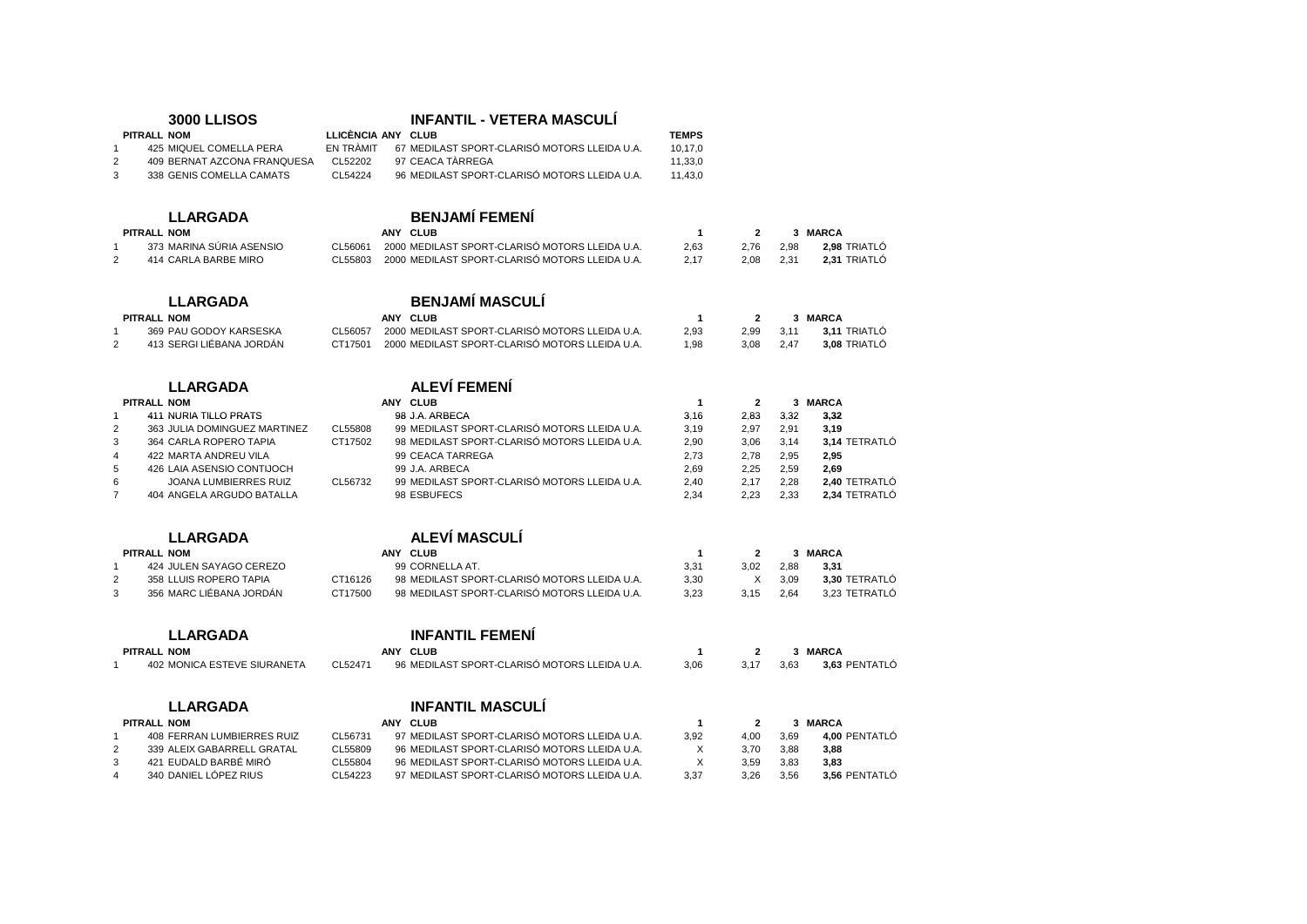|                | <b>LLARGADA</b>                                 |         | <b>CADET - JUVENIL FEMENI</b>                  |                                 |                |        |                          |
|----------------|-------------------------------------------------|---------|------------------------------------------------|---------------------------------|----------------|--------|--------------------------|
|                | <b>PITRALL NOM</b>                              |         | ANY CLUB                                       | $\mathbf 1$                     | $\overline{2}$ |        | 3 MARCA                  |
| $\overline{1}$ | 306 ELENA LLOBERA MIRO                          | CT17074 | 93 MEDILAST SPORT-CLARISÓ MOTORS LLEIDA U.A.   | X                               | 5.13           | X      | 5,13                     |
|                |                                                 |         |                                                |                                 | $-0,3$         |        | $-0,3$                   |
| $\overline{2}$ | 331 CRISTINA REAL ZARZA                         | CL54630 | 95 MEDILAST SPORT-CLARISÓ MOTORS LLEIDA U.A.   | 3,95                            | 3,75           | 3,81   | 3,95                     |
|                |                                                 |         |                                                | $-0,1$                          | $-0,5$         | $-0,3$ | $-0,1$                   |
| 3              | 327 JÚLIA COBA MAURICI                          | CL54629 | 95 MEDILAST SPORT-CLARISÓ MOTORS LLEIDA U.A.   | 3,37                            | 3,43           | 3,68   | 3,68                     |
|                |                                                 |         |                                                | $-0,5$                          | $-0.6$         | $-0.4$ | $-0,4$                   |
|                |                                                 |         |                                                |                                 |                |        |                          |
|                |                                                 |         |                                                |                                 |                |        |                          |
|                | <b>LLARGADA</b>                                 |         | <b>CADET MASCULÍ</b>                           |                                 |                |        |                          |
|                | <b>PITRALL NOM</b>                              |         | ANY CLUB                                       | $\mathbf{1}$                    | $\overline{2}$ |        | 3 MARCA                  |
| $\overline{1}$ | 310 POL ARDERIU ALEIX                           | CL55802 | 94 MEDILAST SPORT-CLARISÓ MOTORS LLEIDA U.A.   | X                               | X              | 4,46   | 4,46                     |
|                |                                                 |         |                                                |                                 |                | $-0,4$ | $-0,4$                   |
|                |                                                 |         |                                                | $-0,2$                          | $-0,2$         | $-0,4$ | $-0,4$                   |
| 2              | 387 ÉRIC GARRIDO ÚBEDA                          |         | 94 MEDILAST SPORT-CLARISÓ MOTORS LLEIDA U.A.   | X                               | 4,30           | 3,83   | 4,30                     |
|                |                                                 |         |                                                |                                 | 0.1            | $-0.2$ | $-0.1$                   |
|                |                                                 |         |                                                |                                 |                |        |                          |
|                | PILOTA 250 GR.                                  |         | <b>BENJAMÍ FEMENÍ</b>                          |                                 |                |        |                          |
|                |                                                 |         |                                                |                                 |                |        |                          |
|                | <b>PITRALL NOM</b>                              |         | ANY CLUB                                       | $\mathbf{1}$                    | $\overline{2}$ |        | 3 MARCA                  |
| $\overline{1}$ | 373 MARINA SÚRIA ASENSIO                        | CL56061 | 2000 MEDILAST SPORT-CLARISÓ MOTORS LLEIDA U.A. | 8,50                            | 10,71          | X      | 10,71 TRIATLÓ            |
| $\overline{2}$ | 414 CARLA BARBE MIRO                            | CL55803 | 2000 MEDILAST SPORT-CLARISÓ MOTORS LLEIDA U.A. | 6,53                            | 9,61           | 6.80   | 9,61 TRIATLÓ             |
|                |                                                 |         |                                                |                                 |                |        |                          |
|                | PILOTA 250 GR.                                  |         | <b>BENJAMÍ MASCULÍ</b>                         |                                 |                |        |                          |
|                | PITRALL NOM                                     |         | ANY CLUB                                       | 1                               | $\mathbf{2}$   |        | 3 MARCA                  |
| $\mathbf{1}$   | 369 PAU GODOY KARSESKA                          | CL56057 | 2000 MEDILAST SPORT-CLARISÓ MOTORS LLEIDA U.A. | 22,00                           | 19,75          | 23,78  | 23,78 TRIATLÓ            |
| $\overline{2}$ | 413 SERGI LIÉBANA JORDÁN                        | CT17501 | 2000 MEDILAST SPORT-CLARISÓ MOTORS LLEIDA U.A. | 11,93                           | 13,63          | 15,10  | 15,10 TRIATLÓ            |
|                |                                                 |         |                                                |                                 |                |        |                          |
|                | <b>PES</b>                                      |         | <b>ALEVÍ FEMENÍ</b>                            |                                 |                |        |                          |
|                |                                                 |         | ANY CLUB                                       |                                 |                |        |                          |
| $\overline{1}$ | <b>PITRALL NOM</b><br>407 JOANA LUMBIERRES RUIZ | CL56732 | 99 MEDILAST SPORT-CLARISÓ MOTORS LLEIDA U.A.   | $\overline{\mathbf{1}}$<br>5.21 | $\overline{2}$ |        | 3 MARCA<br>5.21 TETRATLÓ |
| $\overline{2}$ |                                                 | CT17502 | 98 MEDILAST SPORT-CLARISÓ MOTORS LLEIDA U.A.   |                                 | 3,96           | 4,81   | 4.00 TETRATLÓ            |
|                | 364 CARLA ROPERO TAPIA                          |         |                                                | 4.00                            | 3.26           | 3.60   |                          |
|                |                                                 |         |                                                |                                 |                |        |                          |
|                | PES 2 KG.                                       |         | ALEVÍ MASCULÍ                                  |                                 |                |        |                          |
|                | <b>PITRALL NOM</b>                              |         | ANY CLUB                                       | $\mathbf{1}$                    | $\overline{2}$ |        | 3 MARCA                  |
| $\overline{1}$ | 412 MARC LIÉBANA JORDÁN                         | CT17500 | 98 MEDILAST SPORT-CLARISÓ MOTORS LLEIDA U.A.   | 4,90                            | 6.08           | 6,79   | 6,79 TETRATLO            |
| $\overline{2}$ | 358 LLUIS ROPERO TAPIA                          | CT16126 | 98 MEDILAST SPORT-CLARISÓ MOTORS LLEIDA U.A.   | 4,25                            | 4,43           | 4,82   | 4,82 TETRATLÓ            |
| 3              | 424 JULEN SAYAGO CEREZO                         |         | 99 CORNELLA AT.                                | 4.04                            | 4.46           | 3.90   | 4,46                     |
|                |                                                 |         |                                                |                                 |                |        |                          |
|                | PES 2 KG.                                       |         | <b>INFANTIL FEMENÍ</b>                         |                                 |                |        |                          |
|                |                                                 |         |                                                |                                 |                |        |                          |
|                | <b>PITRALL NOM</b>                              |         | ANY CLUB                                       | $\mathbf 1$                     | 2              |        | 3 MARCA                  |
| $\mathbf{1}$   | <b>402 MONICA ESTEVE SIURANETA</b>              | CL52471 | 96 MEDILAST SPORT-CLARISÓ MOTORS LLEIDA U.A.   | 6.42                            | 6.2            | 6.67   | 6,67 PENTATLÓ            |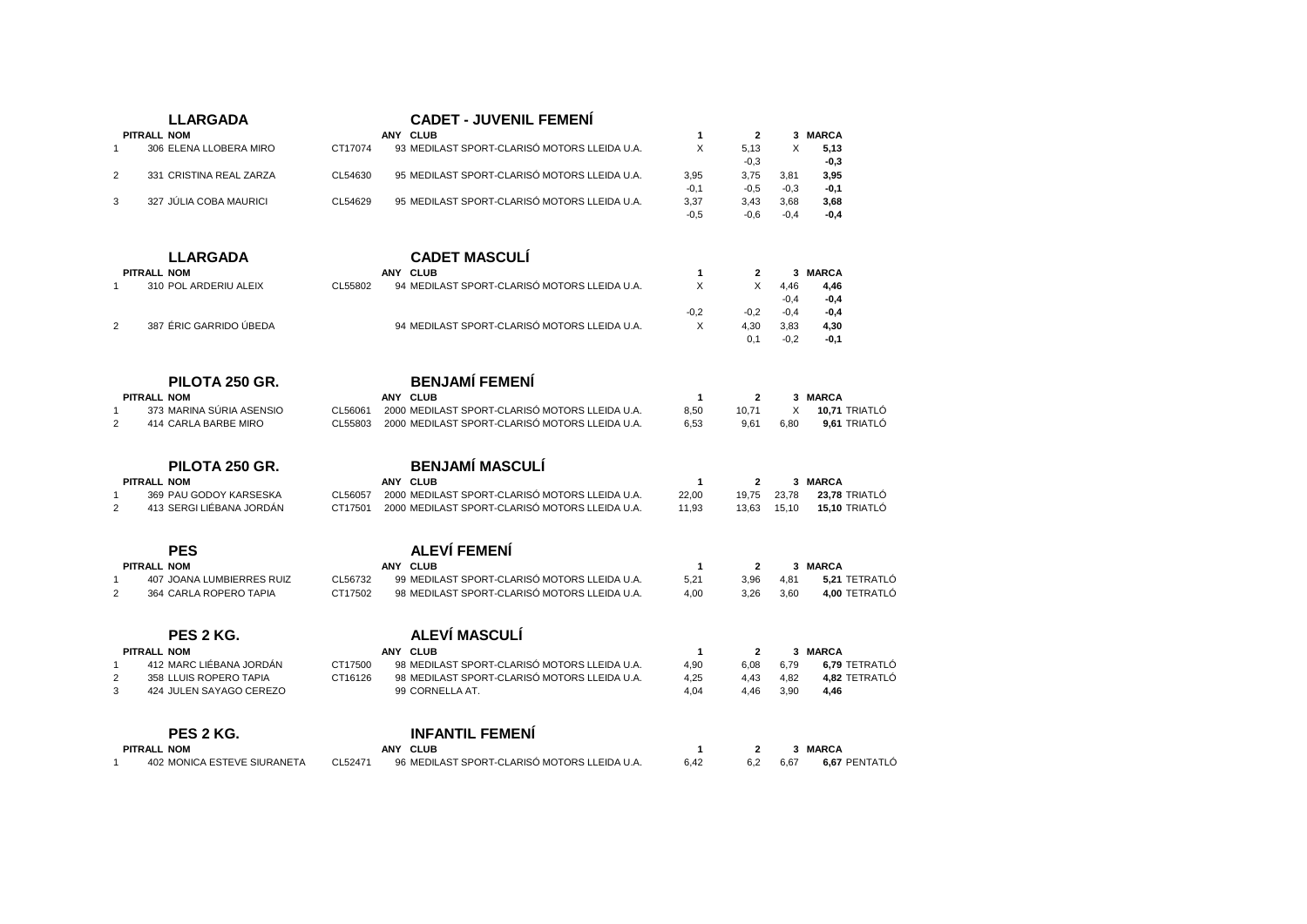|                    | PES 3 KG.                          |         | <b>INFANTIL MASCULÍ</b>                                |              |                |             |                     |               |             |             |               |         |      |             |            |      |
|--------------------|------------------------------------|---------|--------------------------------------------------------|--------------|----------------|-------------|---------------------|---------------|-------------|-------------|---------------|---------|------|-------------|------------|------|
| <b>PITRALL NOM</b> |                                    |         | ANY CLUB                                               | $\mathbf{1}$ | $\overline{2}$ |             | 3 MARCA             |               |             |             |               |         |      |             |            |      |
|                    | 421 EUDALD BARBÉ MIRÓ              | CL55804 | 96 MEDILAST SPORT-CLARISÓ MOTORS LLEIDA U.A.           | 11,09        | 10,18          | 10,99       | 11,09               |               |             |             |               |         |      |             |            |      |
| $\overline{2}$     | 408 FERRAN LUMBIERRES RUIZ         | CL56731 | 97 MEDILAST SPORT-CLARISÓ MOTORS LLEIDA U.A.           | 6,68         | 6,76           | 6,71        |                     | 6,76 PENTATLÓ |             |             |               |         |      |             |            |      |
| 3                  | 340 DANIEL LOPEZ RIUS              | CL54223 | 97 MEDILAST SPORT-CLARISÓ MOTORS LLEIDA U.A.           | X            | 4,78           | 4,86        |                     | 4,86 PENTATLÓ |             |             |               |         |      |             |            |      |
|                    | <b>ALÇADA</b>                      |         | <b>BENJAMÍ MASCULÍ</b>                                 |              |                |             |                     |               |             |             |               |         |      |             |            |      |
| <b>PITRALL NOM</b> |                                    |         | ANY CLUB                                               | 0,90         | 1.00           |             | 1,05 MARCA          |               |             |             |               |         |      |             |            |      |
|                    | 413 SERGI LIÉBANA JORDÁN           |         | CT17501 2000 MEDILAST SPORT-CLARISÓ MOTORS LLEIDA U.A. | $\mathbf 0$  | $\mathbf{0}$   | $X-X-X$     | 1.00                |               |             |             |               |         |      |             |            |      |
|                    | <b>ALCADA</b>                      |         | ALEVÍ MASCULÍ                                          |              |                |             |                     |               |             |             |               |         |      |             |            |      |
| <b>PITRALL NOM</b> |                                    |         | ANY CLUB                                               | 0,90         | 1,00           | 1,05        | 1,10                | 1,15          |             | 1,20 MARCA  |               |         |      |             |            |      |
|                    | 412 MARC LIÉBANA JORDÁN            | CT17500 | 98 MEDILAST SPORT-CLARISÓ MOTORS LLEIDA U.A.           | $\mathbf 0$  | $\mathbf 0$    | $X-X-0$     | $X-X-X$             |               |             |             | 1,05 TETRATLÓ |         |      |             |            |      |
| $\overline{2}$     | 358 LLUIS ROPERO TAPIA             | CT16126 | 98 MEDILAST SPORT-CLARISÓ MOTORS LLEIDA U.A.           | $\mathbf 0$  | 0              | $X-X-X$     |                     |               |             |             | 1,00 TETRATLÓ |         |      |             |            |      |
|                    | <b>ALCADA</b>                      |         | <b>INFANTIL FEMENÍ</b>                                 |              |                |             |                     |               |             |             |               |         |      |             |            |      |
| <b>PITRALL NOM</b> |                                    |         | ANY CLUB                                               | 1,20         |                | 1,30 MARCA  |                     |               |             |             |               |         |      |             |            |      |
| $\mathbf{1}$       | <b>402 MONICA ESTEVE SIURANETA</b> | CL52471 | 96 MEDILAST SPORT-CLARISÓ MOTORS LLEIDA U.A.           | $\mathbf 0$  |                |             | X-X-X 1,20 PENTATLÓ |               |             |             |               |         |      |             |            |      |
|                    | <b>ALCADA</b>                      |         | <b>INFANTIL MASCULÍ</b>                                |              |                |             |                     |               |             |             |               |         |      |             |            |      |
| <b>PITRALL NOM</b> |                                    |         | ANY CLUB                                               | 0,90         | 1,00           | 1,05        | 1,10                | 1,15          |             | 1,20 MARCA  |               |         |      |             |            |      |
|                    | 340 DANIEL LÓPEZ RIUS              | CL54223 | 97 MEDILAST SPORT-CLARISÓ MOTORS LLEIDA U.A.           |              | 0              | $\mathbf 0$ | $X-X-0$             | $\mathbf 0$   | X-X-X       |             | 1,15 PENTATLÓ |         |      |             |            |      |
| $\overline{2}$     | 408 FERRAN LUMBIERRES RUIZ         | CL56731 | 97 MEDILAST SPORT-CLARISÓ MOTORS LLEIDA U.A.           | 0            | $X-0$          | X           | $X-X-0$             | X--           |             |             | 1,10 PENTATLÓ |         |      |             |            |      |
|                    | <b>ALCADA</b>                      |         | <b>CADET FEMENÍ</b>                                    |              |                |             |                     |               |             |             |               |         |      |             |            |      |
| <b>PITRALL NOM</b> |                                    |         | ANY CLUB                                               | 1,20         | 1,30           | 1,35        | 1,40                | 1,45 MARCA    |             |             |               |         |      |             |            |      |
| $\mathbf{1}$       | 417 CRISTINA REAL ZARZA            | CL54630 | 95 MEDILAST SPORT-CLARISÓ MOTORS LLEIDA U.A.           | $\mathbf 0$  | $\mathbf 0$    | $\mathbf 0$ | $\mathbf 0$         | $X-X-X$       | 1,40        |             |               |         |      |             |            |      |
| 2                  | 416 JÚLIA COBA MAURICI             | CL54629 | 95 MEDILAST SPORT-CLARISÓ MOTORS LLEIDA U.A.           | $\mathbf 0$  | $X-0$          | $X-X-X$     |                     |               | 1,30        |             |               |         |      |             |            |      |
|                    | <b>ALCADA</b>                      |         | <b>CADET MASCULÍ</b>                                   |              |                |             |                     |               |             |             |               |         |      |             |            |      |
| <b>PITRALL NOM</b> |                                    |         | ANY CLUB                                               | 1,05         | 1,10           | 1,15        | 1,20                | 1,25          | 1,30        | 1,35        | 1,40          | 1,45    | 1,50 | 1,55        | 1,60 MARCA |      |
|                    | 387 ERIC GARRIDO ÚBEDA             |         | 94 MEDILAST SPORT-CLARISÓ MOTORS LLEIDA U.A.           |              |                |             | $\mathbf 0$         | $\mathbf 0$   | $\mathbf 0$ | $\mathbf 0$ | 0,0           | $X-0$   |      | X-X-0 X-X-0 | X-X-X      | 1,55 |
| $\overline{2}$     | 310 POL ARDERIU ALEIX              | CL55802 | 94 MEDILAST SPORT-CLARISÓ MOTORS LLEIDA U.A.           |              |                |             | $\mathbf 0$         | $\mathbf 0$   | $X-X-0$     | $\mathbf 0$ | 0,00          | $X-X-X$ |      |             |            | 1,40 |
| 3                  | 326 TATÁN VIDAL IBÁÑEZ             | CL51934 | 94 MEDILAST SPORT-CLARISÓ MOTORS LLEIDA U.A.           | 0            | $\mathbf 0$    | $X-0$       | $X-0$               | 0             | $X-0$       | $X-X-X$     |               |         |      |             |            | 1,30 |
|                    | <b>ALÇADA</b>                      |         | <b>JUVENIL FEMENÍ</b>                                  |              |                |             |                     |               |             |             |               |         |      |             |            |      |
| <b>PITRALL NOM</b> |                                    |         | ANY CLUB                                               | 1,20         | 1,30           | 1,35        | 1,40                | 1,45          |             | 1,50 MARCA  |               |         |      |             |            |      |
| $\mathbf{1}$       | 306 ELENA LLOBERA MIRO             | CT17074 | 95 MEDILAST SPORT-CLARISÓ MOTORS LLEIDA U.A.           |              |                | $\Omega$    |                     | $\Omega$      | X-X-X       | 1,45        |               |         |      |             |            |      |